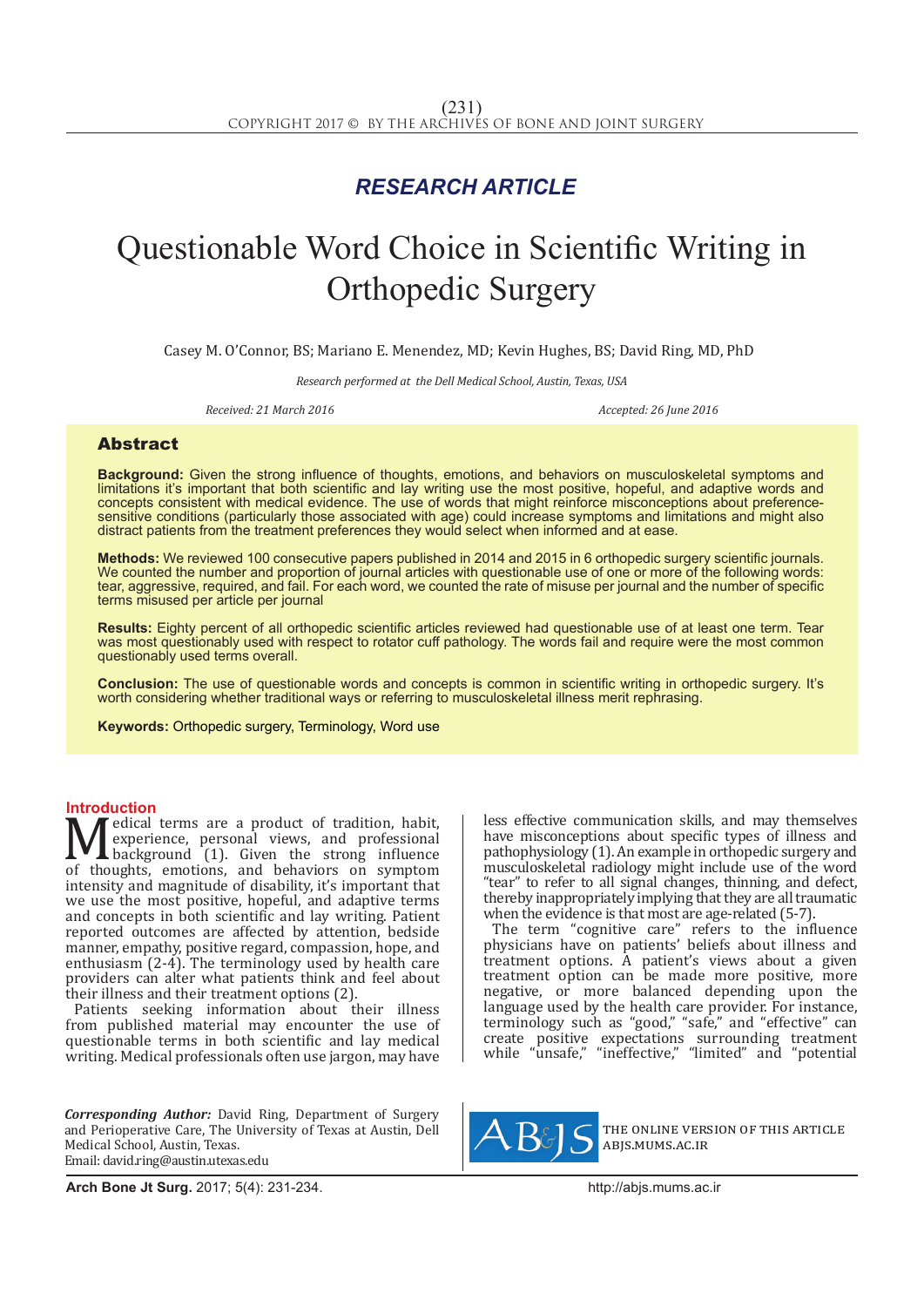THE ARCHIVES OF BONE AND JOINT SURGERY. ABJS.MUMS.AC.IR QUESTIONABLE WORD USE IN ORTHOPEDICS VOLUME 5. NUMBER 4. JULY 2017

side-effects" can make a treatment less appealing (2). For example, use of the word "aggressive" to describe certain stretching exercises might make them less appealing.

A review of studies of emotional and cognitive care found that healthcare professionals that reassured their patients and used a warm and inviting attitude achieved better health outcomes (2). Studies of health literacy in British patients with arthritis found that the term "selfmanagement" triggered a negative emotional response (8). A study of companions of 100 patients presenting to a hand clinic identified that terms such as "pain" had a more negative emotional impact than the alternatives "discomfort" and "ache"(4). When an orthopedic surgeon uses the word "fail" to describe dissatisfaction with nonoperative treatment, he or she might be inadvertently reinforcing maladaptive cognitions and coping strategies and pushing the patient towards treatment with greater risks, discomforts, and inconveniences than they would otherwise prefer (4, 9).

Doctor-patient relationships are evolving from a paternalistic model to a shared decision making model in which patients share responsibility for their health care decisions. As patients become more involved in the decision making process the physician's role is to provide them with all of the treatment options for their illness, including supportive treatment alone (10). The term "require" is often misapplied by orthopedic surgeons when describing surgery in patients that have other options.

We reviewed 100 articles from 6 orthopedic journals and counted the number and proportion of journal articles with questionable use of one or more of the following words: tear, aggressive, fail, and require. For each word, we also counted the rate of misuse per journal and the number of specific terms misused per article per journal.

#### **Materials and Methods**

Institutional Review Board (IRB) approval was not

applicable. We analyzed use of the words failure, aggressive, require, and tear in 100 consecutive clinical research papers published in 2014 and 2015 in The Journal of Hand Surgery (Am) (JHS), Journal of Orthopaedic Trauma (JOT), Clinical Orthopaedics and Related Research (CORR), Journal of Bone and Joint Surgery (Am) (JBJS), Journal of Shoulder and Elbow Surgery (JSES), and Hand. Two research assistants assessed the word use as appropriate or questionable. Prior to selection each article was screened by a research assistant as biomechanical and basic science articles were not included in this study.

The use of fail- (i.e. "fail, failed, failure") was classified as questionable in any circumstance that describes a therapy or treatment used for a patient. Was only considered appropriate when describing mechanical or equipment breakage.

In scientific writing the use of aggressive was never considered appropriate.

Use of the word requir- (i.e. "require, requiring") was considered questionable when there were other options available. In any instance when require was used explaining IRB approval or exclusion criteria it was considered appropriate.

The word tear was considered questionable when it was used to describe a degenerative disease (tendinopathy) rather than an injury. For example, in the setting of acute trauma such as an elbow dislocation the use of tear was considered appropriate.

We counted the number and proportion of journal articles with questionable use of one or more words. Journals with 1 or more questionable terms were classified as an article with misuse. For each word, we counted the rate of misuse per journal and the number of specific terms misused per article per journal.

#### **Results**

Eighty percent of all the orthopedic scientific articles reviewed had questionable use of at least one term [Figure 1]. Tear was most questionably used with respect



**Figure 1. Percent of articles with at least one questionable term per journal.**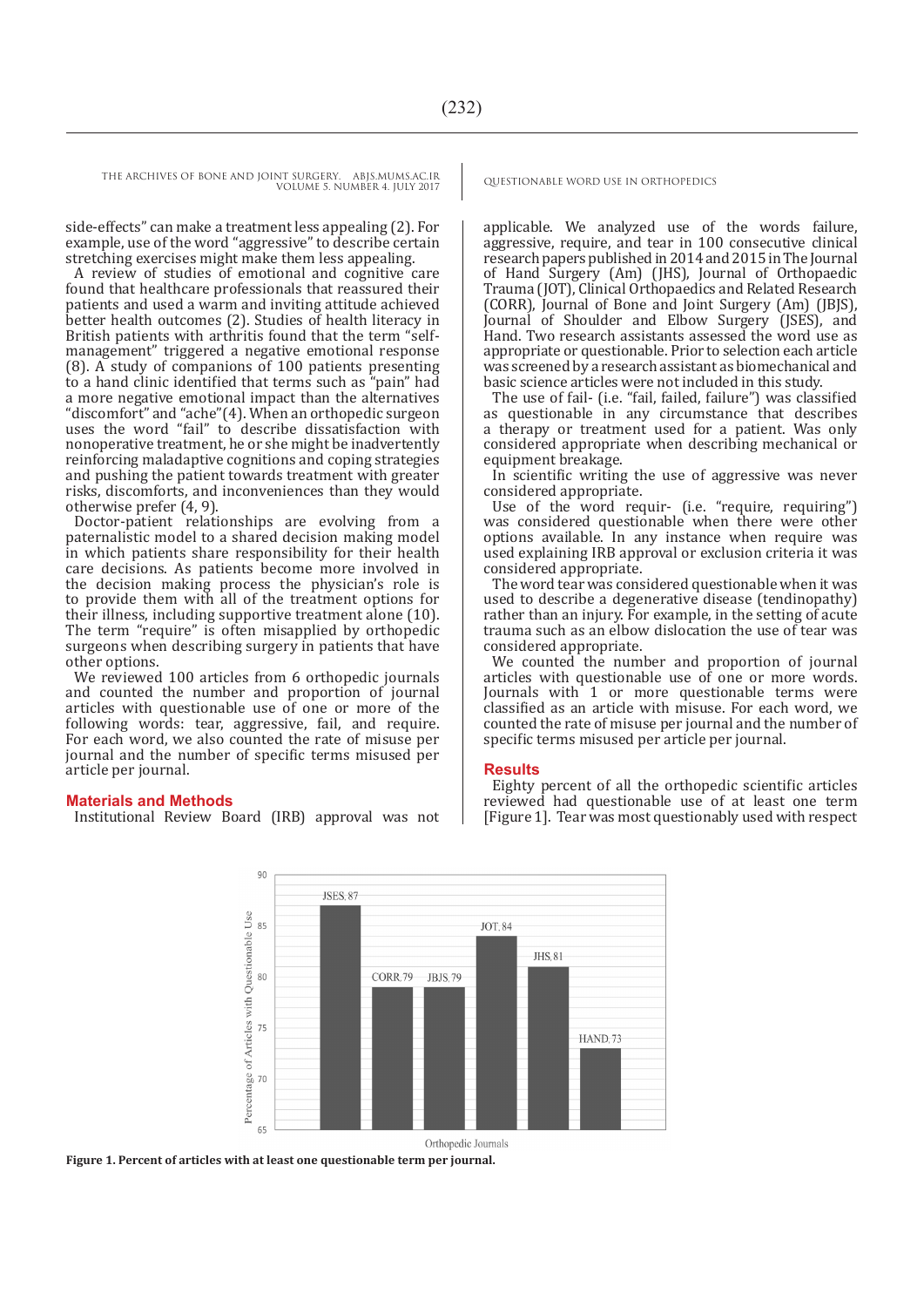THE ARCHIVES OF BONE AND JOINT SURGERY. ABJS.MUMS.AC.IR VOLUME 5. NUMBER 4. JULY 2017

FRACTURE NON-UNIONS AND COMPUTED TOMOGRAPHY

| Table 1. Percent of articles with at least one questionable term by specific word * |          |            |          |             |  |  |  |  |
|-------------------------------------------------------------------------------------|----------|------------|----------|-------------|--|--|--|--|
|                                                                                     | Fail     | Aggressive | Require  | <b>Tear</b> |  |  |  |  |
| Orthopaedic Journals                                                                | 48 (9.7) | 11(3.0)    | 64 (6.2) | 13(14)      |  |  |  |  |
| <b>Scientific Journal</b>                                                           |          |            |          |             |  |  |  |  |
| <b>JSES</b>                                                                         | 65       | 7          | 67       | 42          |  |  |  |  |
| CORR                                                                                | 50       | 15         | 63       | 5           |  |  |  |  |
| JBJS                                                                                | 50       | 13         | 59       | 14          |  |  |  |  |
| <b>JOT</b>                                                                          | 45       | 11         | 75       | 5           |  |  |  |  |
| <b>IHS</b>                                                                          | 40       | 12         | 63       | 7           |  |  |  |  |
| <b>HAND</b>                                                                         | 38       | 8          | 58       | 6           |  |  |  |  |

\*n=600

| Table 2. Average number of questionable use per article per journal for specific terms * |                       |        |            |         |             |  |  |  |
|------------------------------------------------------------------------------------------|-----------------------|--------|------------|---------|-------------|--|--|--|
|                                                                                          | <b>Overall Misuse</b> | Fail   | Aggressive | Require | <b>Tear</b> |  |  |  |
| <b>Orthopaedic Journals</b>                                                              | 9(4.8)                | 3(1.4) | 0.23(0.11) | 3(0.66) | 3(3.8)      |  |  |  |
| <b>Scientific Journal</b>                                                                |                       |        |            |         |             |  |  |  |
| <b>ISES</b>                                                                              | 18                    | 4.9    | 0.080      | 3.1     | 9.8         |  |  |  |
| CORR                                                                                     | 7.6                   | 4.5    | 0.30       | 2.2     | 0.52        |  |  |  |
| JBJS                                                                                     | 11                    | 3.6    | 0.39       | 2.8     | 4.1         |  |  |  |
| [0T]                                                                                     | 6.9                   | 2.5    | 0.20       | 4.2     | 0.071       |  |  |  |
| <b>IHS</b>                                                                               | 5.2                   | 1.9    | 0.21       | 2.8     | 0.23        |  |  |  |
| <b>HAND</b>                                                                              | 5.3                   | 1.6    | 0.16       | 2.8     | 0.80        |  |  |  |

\*n=600

to rotator cuff pathology [Table 1]. The words fail and require were the most common questionably used terms [Tables 1; 2].

#### **Discussion**

There is evidence that common orthopedic language may have a negative emotive content that risks reinforcing illness  $(4, 9)$ . Our study examined the questionable use of specific terminology in orthopedic scientific writing in six different peer review journals. The study examined the percent of orthopedic scientific articles that used questionable terminology, the rate of specific term misuse and the average number of questionably used terms.

The data from this study should be interpreted along with its limitations. The definition of questionable word use is based on an interpretation of best available evidence and a motivation to avoid reinforcing catastrophic thinking a definition that some might not share. The determination of questionable word use was somewhat subjective, but there were few instances of debate.

Eighty percent of all orthopedic scientific articles reviewed had questionable use of at least one term. Authors and investigators have also noted the use<br>of questionable terms in obstetrics, cardiology, questionable terms in obstetrics, cardiology, surgery, and biomechanical research. Inconsistent or questionable terms in medical writing are ascribed to misunderstanding of the definition of the word, lack of a consensus definition, and underappreciation of the emotive content of the terms  $(1, 4, 11)$ .

The term tear was most questionably applied to rotator cuff tendinopathy. We have gotten into the habit of referring to all degrees of degenerative tendinopathy and signal changes on magnetic resonance imaging as a tear (e.g. "partial tear" for signal change or arthroscopically visualized attrition). The word "tear" implies damage in need of repair. Best evidence suggests that tendinopathy of the rotator cuff is an expected part of the human aging process (5-7). In other words, the word tear may not be any more appropriate for a defect in the rotator cuff than it is for a defect in one's hair (a bald spot). The evidence that asymptomatic shoulders have similar pathology to symptomatic shoulders supports an analogy with greying and thinning of the hair, which is an atraumatic process as is presbyopia (12). The use of more adaptive terms